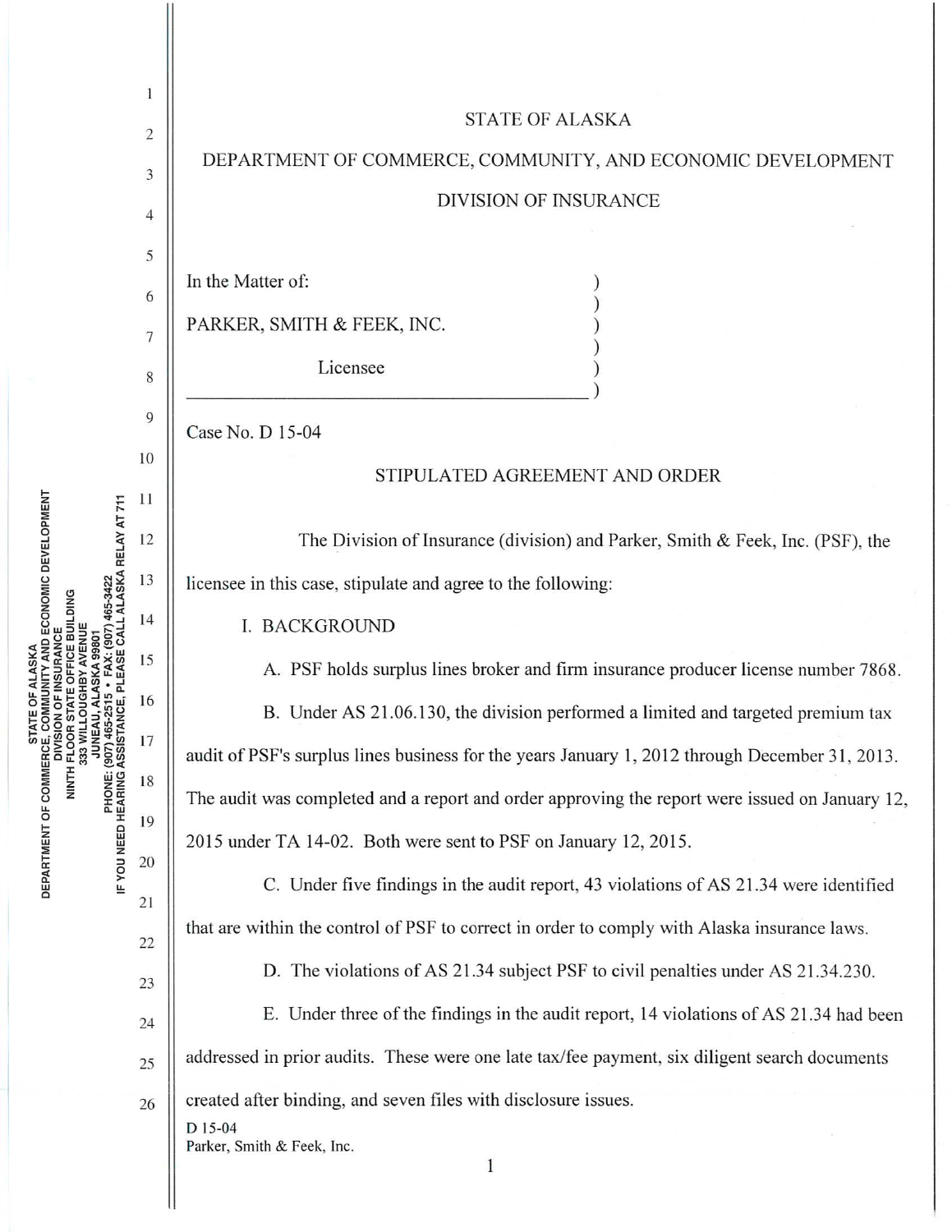$\sum_{\text{NE}}$  11 CONOMIC DEVELOP<br>
ILDING<br>
E<br>
1465-3422<br>
LALASKA RELAY A<br>
LALASKA RELAY A<br>
14 (A<br>AID E<br>AICE BIB<br>FECAL<br>ECAL  $552222115$ :<br>Financia<br>Financia<br>Financia<br>Financia **ATE OF<br>COMMUS<br>COM OF STATIST<br>CON STATIST : 16<br>BOATE : 16<br>BOATE : 16<br>COM OF THE 16<br>COM OF THE 16<br>COM OF THE 16<br>COM OF THE 16** li'iw!iio§:~!,li'i 17 u:::o..,::::i,..iii RTMENT OF COMMER<br>
INITH<br>
MITH F<br>
33<br>
20<br>
DU NEED HEARING AS<br>
20<br>
20 <sup>~</sup><sup>0</sup>>

24 25

26

2

 $\mathbf{I}$ 

F. Due to these 14 violations having occurred within two calendar years after the  $\mathcal{S}$  Stipulated Agreement and Order D 11-15 entered into between the division and PSF was  $\parallel$  signed, the previously suspended civil penalty of \$35,000 in that Stipulated Agreement and  $\frac{1}{5}$  Order is now subject to reinstatement.

6 || II. TERMS OF AGREEMENT

7 1. The division agrees that the next audit performed on PSF related hereto will 8 exclude any quarter before July 1, 2015.

<sup>9</sup> 2. For the TA 14-02 audit violations, PSF agrees to pay a civil penalty under  $\left\| \right\|$  AS 21.34.230 in the amount of \$30,000 with \$15,000 suspended. The unsuspended penalty of \$ 15,000 is payable within three months from the time PSF is notified that the director has signed the order approving this agreement.

3. In the event PSF is found to have violated the Alaska insurance laws during the next audit, the suspended portion of the penalty referenced in paragraph 2 will be reinstated. PSF also will be subject to any and all sanctions authorized by the insurance laws including imposing additional penalties.

4 . PSF understands and agrees that if the same violations noted in paragraph E are noted in the next audit and a procedure test for these violations fails with an error rate of ten percent or higher, the division will consider such violations to be willful under AS 21.34.230.

21  $\parallel$  5. For the reinstated penalties under the Stipulated Agreement and Order D 11-15,  $_{22}$  | PSF agrees to pay \$35,000 within three months from the time PSF is notified that the director 23 **has signed the order approving this agreement.** 

D 15-04 Parker, Smith & Feek, Inc.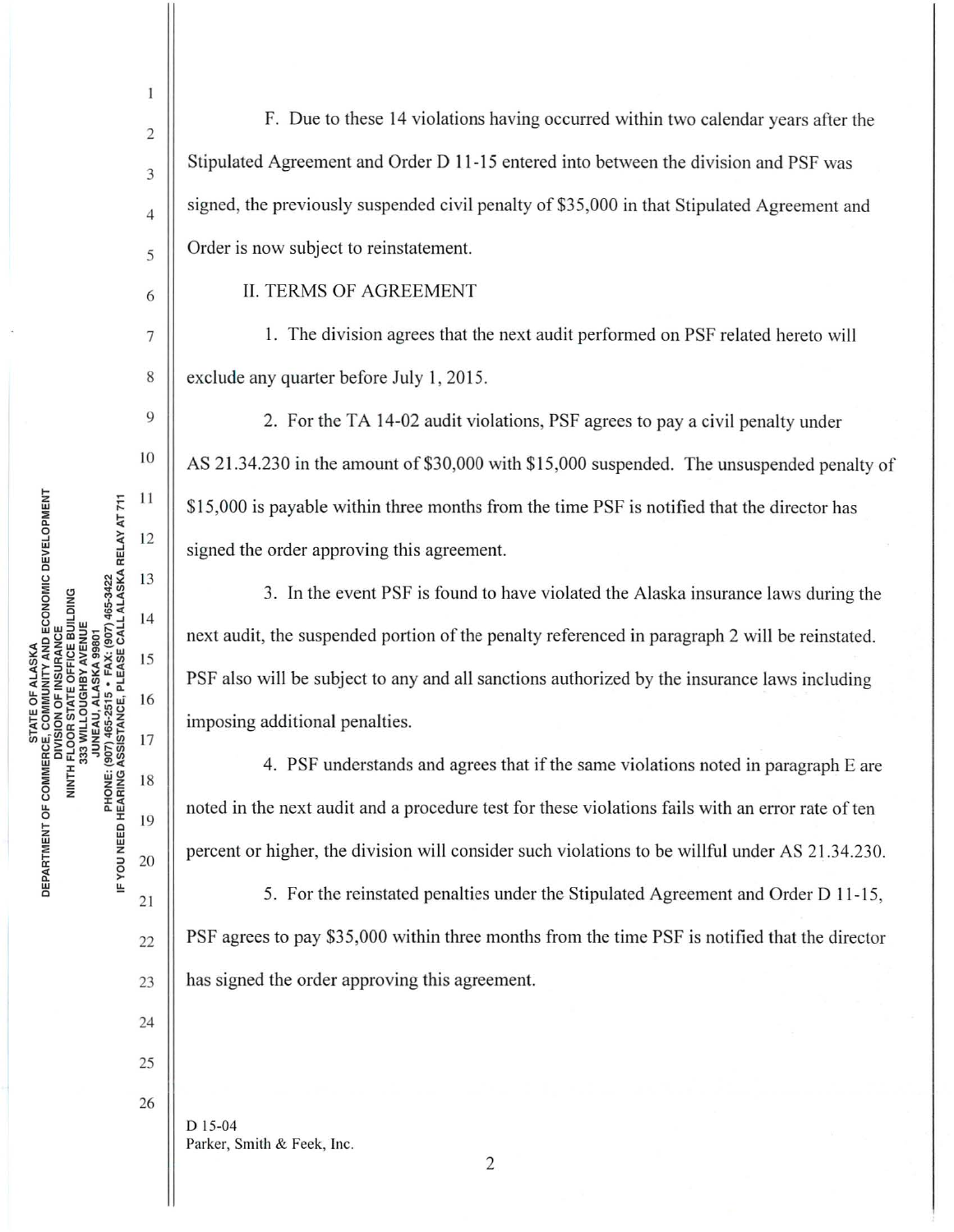| 1                                                                           |                                                                                         |
|-----------------------------------------------------------------------------|-----------------------------------------------------------------------------------------|
| $\overline{c}$                                                              | 6. By signing this agreement, PSF understands and agrees that any failure to comply     |
| 3                                                                           | with the terms of this agreement may be grounds to revoke, suspend, or non-renew Alaska |
| $\overline{4}$                                                              | surplus lines broker and firm insurance producer license number 7868.                   |
| 5                                                                           | 7. PSF understands that this agreement is not binding on the parties unless and until   |
| 6                                                                           | the director signs the order approving the agreement.                                   |
| 7                                                                           | DATED: $4 33 15$<br>DIVISION OF INSURANCE                                               |
| 8                                                                           | By:                                                                                     |
| 9                                                                           | Rebecca Nesheim<br><b>Tax Auditor</b>                                                   |
| 10                                                                          |                                                                                         |
| 11                                                                          | DATED: $\frac{4}{7}$<br>PARKER, SMITH & FEEK, INC.                                      |
| IF YOU NEED HEARING ASSISTANCE, PLEASE CALL ALASKA RELAY AT 711<br>12<br>13 | By:<br>Jana Smith                                                                       |
| 14                                                                          | Principal, Vice President                                                               |
| 15                                                                          | Approved as to form and content:                                                        |
| 16                                                                          | DATED: $5$<br>CRAIG W. RICHARDS<br><b>ATTORNEY GENERAL</b>                              |
| 17                                                                          | $\sqrt{ }$<br>By:                                                                       |
| 18                                                                          | <b>Paniel Wilkerson</b><br><b>Assistant Attorney General</b>                            |
| 19                                                                          |                                                                                         |
| 20                                                                          |                                                                                         |
| 21                                                                          | ORDER                                                                                   |
| 22                                                                          | IT IS ORDERED that this Stipulated Agreement and Order is adopted in full               |
| 23                                                                          |                                                                                         |
| 24                                                                          |                                                                                         |
| 25                                                                          |                                                                                         |
| 26                                                                          | D 15-04<br>Parker, Smith & Feek, Inc.<br>3                                              |

STATE OF ALASKA<br>DEPARTMENT OF COMMERCE, COMMUNITY AND ECONOMIC DEVELOPMENT<br>NINTH FLOOR STATE OFFICE BUILDING<br>NINTH FLOOR STATE OFFICE BUILDING<br>JUNEAU, ALASKA 99801<br>PHONE: (907) 465-2515 • FAX: (907) 465-3422<br>..............

II

 $\frac{1}{2}$ 

 $\overline{3}$